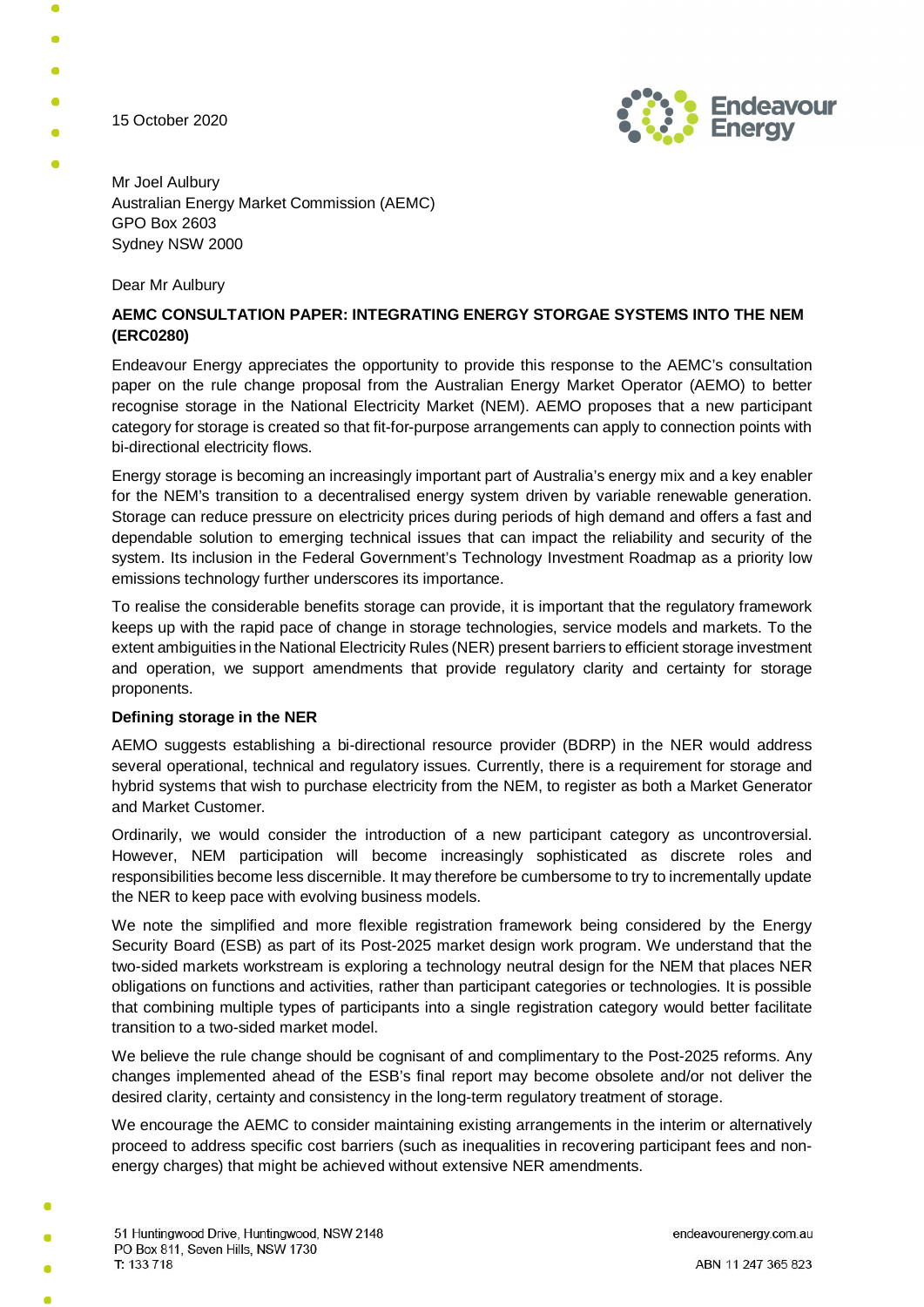## **Applying TUOS charges**

Exempting storage from TUOS charges was supported by many stakeholders in feedback to the AEMC's and AEMO's respective Coordination of Generation and Transmission Investment (CoGaTI) and Emerging Generation and Energy Storage reviews. The potential for customers to be charged twice and the propensity for TUOS to distort investment signals for storage were among the most common reasons offered.

AEMO suggests that under the existing network access regime grid-scale storage, like generation, can be constrained and therefore the current charging policies that apply to connected generating systems should also apply to storage and hybrid facilities. AEMO also claims that not charging TUOS to a gridscale battery will not increase charges to others.

Upon review, we do not consider these views are well founded and we do not support exempting storage from TUOS charges. Whilst we recognise there is scope to improve the NER to clarify charging arrangements for storage, the AEMC should have regard to the cost allocation and equity implications for customers and other participants if storage was to be exempt from TUOS.

### *TUOS cost allocation*

TUOS is ultimately paid by end-use customers when DNSPs pass through transmission charges they are liable for as customers of their respective TNSP. These are consumption-based charges which includes the grid consumption of connected storage units.

Grid-scale batteries have the potential to draw volumes of energy from the grid comparable to large customers who do pay TUOS. By not requiring storage to do likewise, the proposed rule would result in the cost of prescribed transmission services (from which batteries benefit through the energy reliably delivered via the shared network for charging) being allocated entirely to other Market Customers.

To align with beneficiary or causer pays principles which promote fairness among system users, we believe where storage units consume electricity and acts as a load on the system (thereby contributing to the need for the network service), they should pay a suitable cost commensurate with their use of the transmission system. Notably, these principles also underpin AEMO's proposal to address inequalities in non-energy charges by applying a consistent methodology across participants based on electricity consumed and sent out.

By not treating storage on an equal basis with other system users, the proposed rule change would effectively embed a cross-subsidy. The costs of this will be ultimately borne by end-use customers and will rise as the number and size of grid-scale battery installations increase.

### *Double charging*

In contrast to claims that it would lead to double charging and cost increases to customers, requiring storage to contribute their share of transmission network costs would result in the average TUOS price to fall. This is largely as a result of transmission networks being regulated under a revenue cap form of control mechanism which ensures that transmission networks could not recover additional revenue if storage was required to pay TUOS.

The extent to which storage operators pass through their respective TUOS charges will be reflected in the increase of the output price for the services they opt to provide in the wholesale energy, ancillary or other relevant market. If passed on in full, these market price increases will offset the average TUOS price reductions resulting in the amount of transmission costs paid by end-use customers generally remaining unchanged.

TUOS charges could be regarded as a locational cost input necessary for the storage operator to provide a revenue generating service, the value of which will be determined by the relevant market. In this context, it is a cost consideration equivalent to (and not greater than) those any large consumer needs to consider when connecting to the shared network.